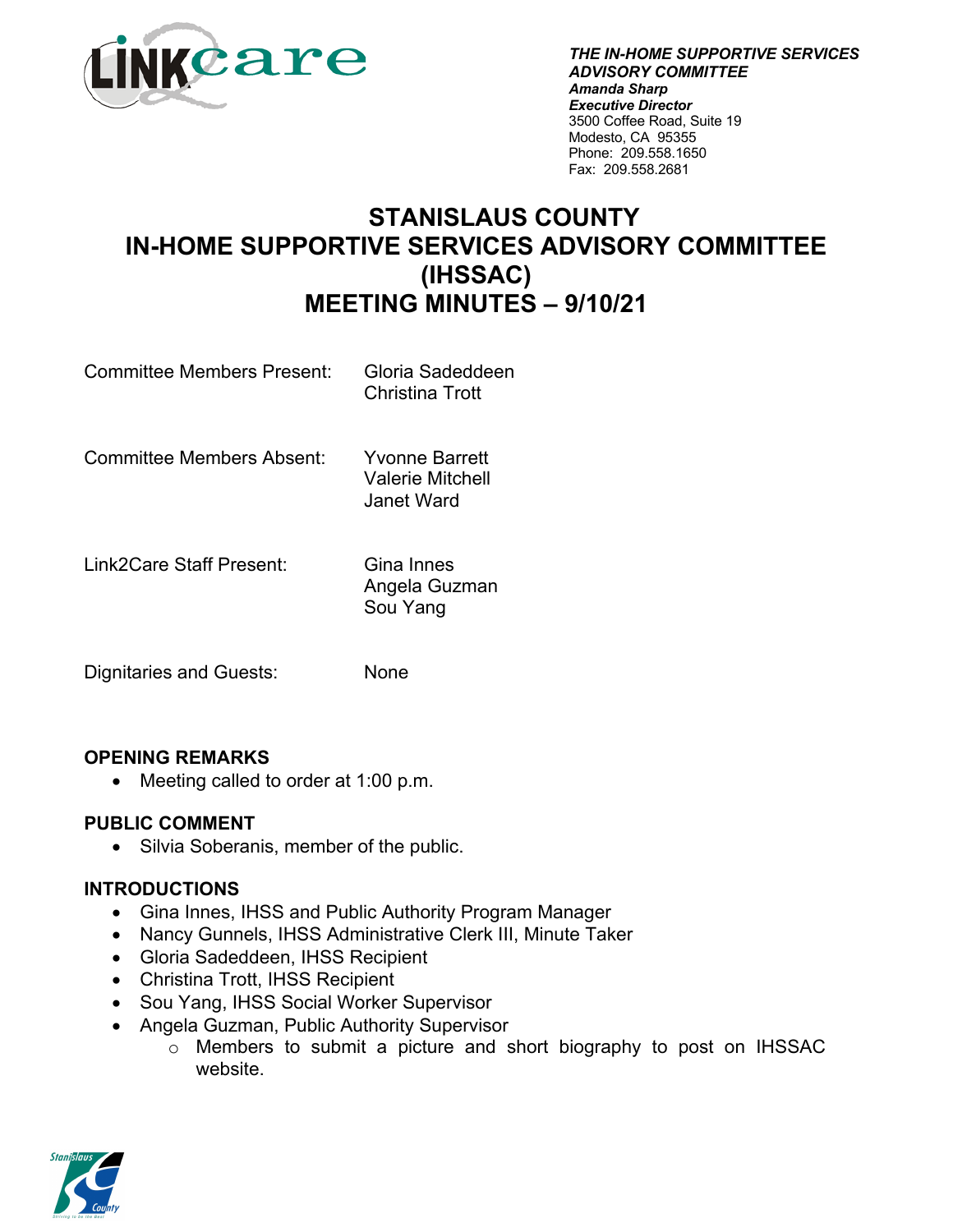## **REVIEW OF ADVISORY COMMITTEE ROLE**

- IHSSAC Binder with informational material for the member.
	- o Committee Roster-confidential for members only.
	- o Agendas & Minutes
	- o Legislation-
		- Mandate all IHSS programs and counties must have an Advisory Committee made up of no more than 11 committee members consisting recipients and providers appointed by Board of Supervisors. Advocates are invited to participate.
		- Brown Act Summary-requirement of local governments to hold open and public meetings and meeting locations must be posted, due to pandemic IHSSAC can continue to meet virtually.
	- o County Ordinance
	- o History & Fact Sheet
	- o Bylaws
	- o Board of Supervisors
- Members are interested in email communication.
- Gina to forward (CICA) California In-Home Supportive Services Consumer Alliance information to the members.

### **NOMINATION AND VOTE FOR ADVISORY COMMITTEE CHAIR AND VICE CHAIR**

• Discussion on responsibilities. Gina will forward Advisory Committee Chair and Vice Chair responsibilities to members for review before next meeting.

### **IHSS PROGRAM REPORT**

- Social Workers are transitioning back to conducting in-person home visits.
- Recently IHSS had a State Audit to review social workers work overall good review.
- EVV-the State is making updates.

### **PUBLIC AUTHORITY REPORT**

- Provider enrollment hybrid process online and abbreviated in-person appointment.
- Social Services Assistants assist the providers, also maintain a Registry of providers.
- State California Department of Social Services has been providing EPG-Essential Protective Gear to the providers. Providers to call in the request with their information. Limited supply is given.
- State is providing COVID sick leave for providers.
- Discussion on transportation needs for recipients.
	- $\circ$  Gina to forward STANCOG-Stanislaus Council of Government information to members if interested to join.
- To stay updated please visit IHSS website on www.cdss.ca.gov or on www.stancounty.com.

### **SCHEDULE FOR 2022**

- Discussion on draft schedule for 2022, frequency and times.
- Will vote on schedule next meeting.